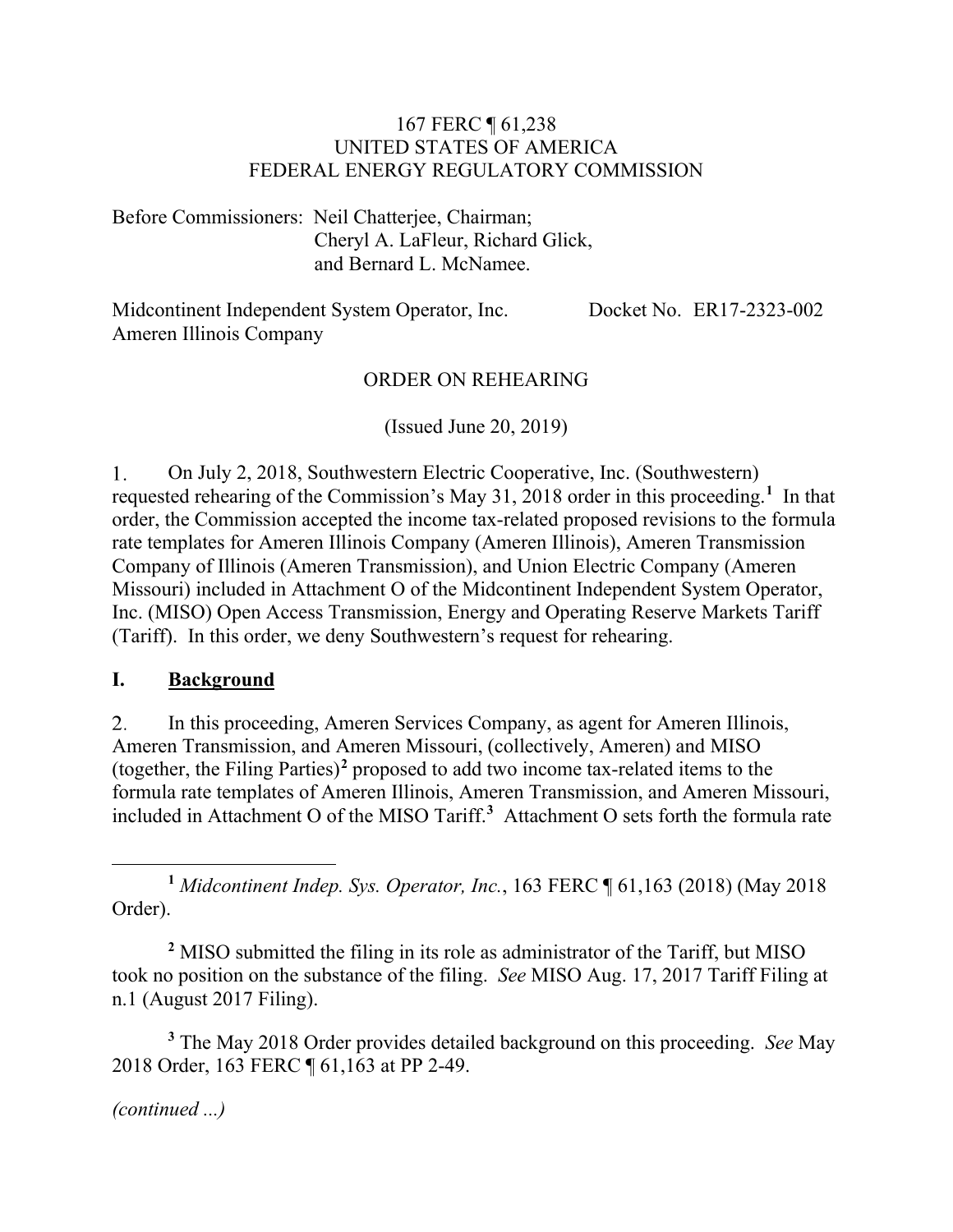templates and protocols under which Ameren Illinois, Ameren Transmission, Ameren Missouri, and other MISO transmission owners recover their respective annual transmission revenue requirements, and through which they establish charges for transmission service for facilities they own that are under MISO's functional control.

 $3<sub>1</sub>$ Under Commission ratemaking policies, income taxes included in rates are determined based on the return on net rate base that is calculated using straight-line depreciation.**[4](#page-1-0)** In calculating the actual amount of income taxes due to the Internal Revenue Service (IRS), however, companies generally are able to take advantage of accelerated depreciation. This means that a company's income taxes due and payable in a period will differ from its income tax expense in the same period for ratemaking purposes. This difference is reflected in an account called Accumulated Deferred Income Taxes (ADIT).

Under a tax normalization policy, tax savings and increases that result from 4. different treatment for ratemaking and income tax purposes are not immediately flowed through to customers, but are recognized in rates over time. In Order No. 144, the Commission amended its regulations to require companies to determine the income tax allowance included in jurisdictional rates on a fully normalized basis.**[5](#page-1-1)** The Commission recognized that the adoption of full normalization, as well as tax rate changes, might result in excesses or deficiencies in the deferred tax accounts, and required rate applicants to make provision in the income tax component of their cost of service for any such excess or deficiency.

5. In 1992, the Financial Accounting Standards Board issued Financial Accounting Standards Board Statement No. 109 (FAS 109), which, among other things, required recognition of: (1) changes in tax laws or tax rates in deferred tax accounts during the period that the change is enacted; (2) a deferred tax liability for the equity component of Allowance for Funds Used During Construction (AFUDC) depreciation expense (AFUDC Equity); and (3) a deferred tax liability for timing differences under normalization even if the deferred tax liability was previously flowed through to ratepayers prior to adopting normalization. Addressing the implementation of FAS 109,

<span id="page-1-0"></span> $\overline{a}$ **<sup>4</sup>** *See*, *e.g.*, *Pub. Serv. Co. of Colo.*, 155 FERC ¶ 61,028, at P 2 (2016); *PJM Interconnection, L.L.C. and Va. Elec. and Power Co.*, 154 FERC ¶ 61,126, at P 2 (2016).

<span id="page-1-1"></span>**<sup>5</sup>** *See* 18 C.F.R. § 35.24 (2018); *see also Tax Normalization for Certain Items Reflecting Timing Differences in the Recognition of Expenses or Revenues for Ratemaking and Income Tax Purposes*, Order No. 144, FERC Stats. & Regs. ¶ 30,254 (1981) (cross-referenced at 15 FERC ¶ 61,133), *order on reh'g*, Order No. 144-A, FERC Stats. & Regs. ¶ 30,340 (1982) (cross-referenced at 18 FERC ¶ 61,163).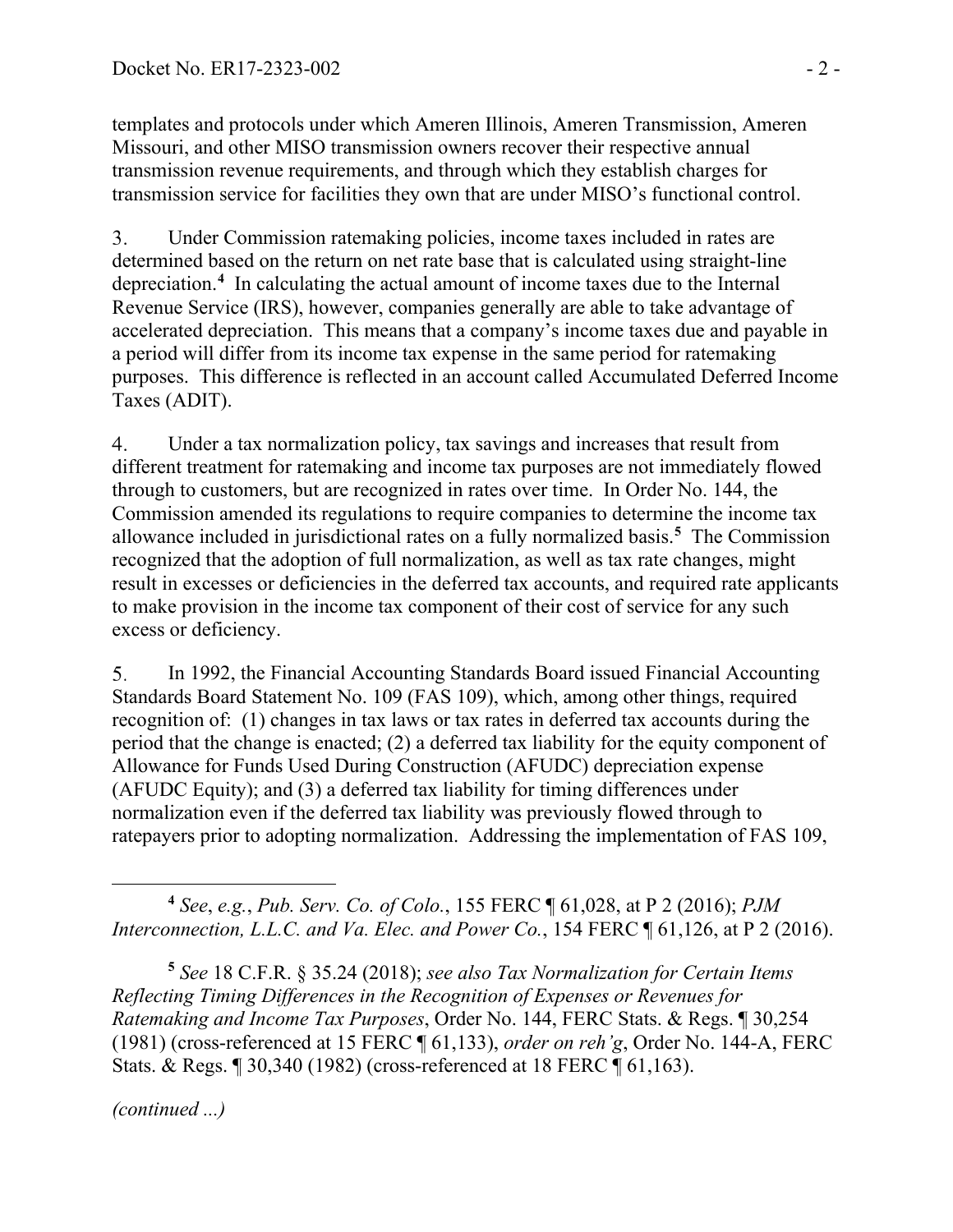the Commission's Chief Accountant explained that if, as a result of action by a regulator, it was probable that a tax deficiency would be recovered from customers or any tax excess would be returned to customers in rates, an asset or liability must be recognized in the appropriate account.**[6](#page-2-0)**

6. In their August 17, 2017 filing, the Filing Parties proposed Tariff changes that they stated would "more closely align" customer contributions for tax expense with the "reality" of changes in tax rates and laws, and address the non-deductibility of depreciation expense associated with AFUDC Equity. **[7](#page-2-1)** Specifically, the Filing Parties proposed: (1) a modification to return to (or recover from) customers excess (or deficient) ADIT resulting from tax law or rate changes; and (2) an adjustment to recognize the effects of permanent differences between tax accounting and financial reporting, such as the non-deductibility of the component of book depreciation expense related to AFUDC Equity.**[8](#page-2-2)** To implement these changes, the Filing Parties proposed revisions to the existing company-specific formula rates for Ameren Illinois (Attachment O-AIC) and Ameren Transmission (Attachment O-ATXI), and filed a new companyspecific Attachment O for Ameren Missouri (Attachment O-AMO). **[9](#page-2-3)**

In the May 2018 Order, the Commission accepted the proposed revisions, finding  $7_{\cdot}$ that they are just and reasonable because they would provide for more accurate annual transmission revenue requirement for Ameren and are appropriate in light of changes in both state and federal income taxes. **[10](#page-2-4)** With respect to the proposal to return to (or recover from) customers excess (or deficient) ADIT, the Commission rejected Southwestern's arguments related to Ameren's treatment of Account 190, the timing of the proposed Tariff revisions, their applicability, and Southwestern's proposal that Ameren use a five-year amortization period for unprotected ADIT.<sup>[11](#page-2-5)</sup> The Commission also considered and rejected Southwestern's other arguments concerning the Filing

**<sup>7</sup>** August 2017 Filing at 3, 6.

<span id="page-2-2"></span>**<sup>8</sup>** *Id*. at 1-2.

<span id="page-2-3"></span>**<sup>9</sup>** *Id*. at 2.

<span id="page-2-4"></span>**<sup>10</sup>** May 2018 Order, 163 FERC ¶ 61,163 at P 52 n.62.

<span id="page-2-5"></span>**<sup>11</sup>** *Id*. PP 53-56.

<span id="page-2-1"></span><span id="page-2-0"></span>**<sup>6</sup>** *See* Chief Accountant's Guidance, Docket No. AI93-5-000, at 9 (Apr. 23, 1993) (*Accounting for Income Taxes*).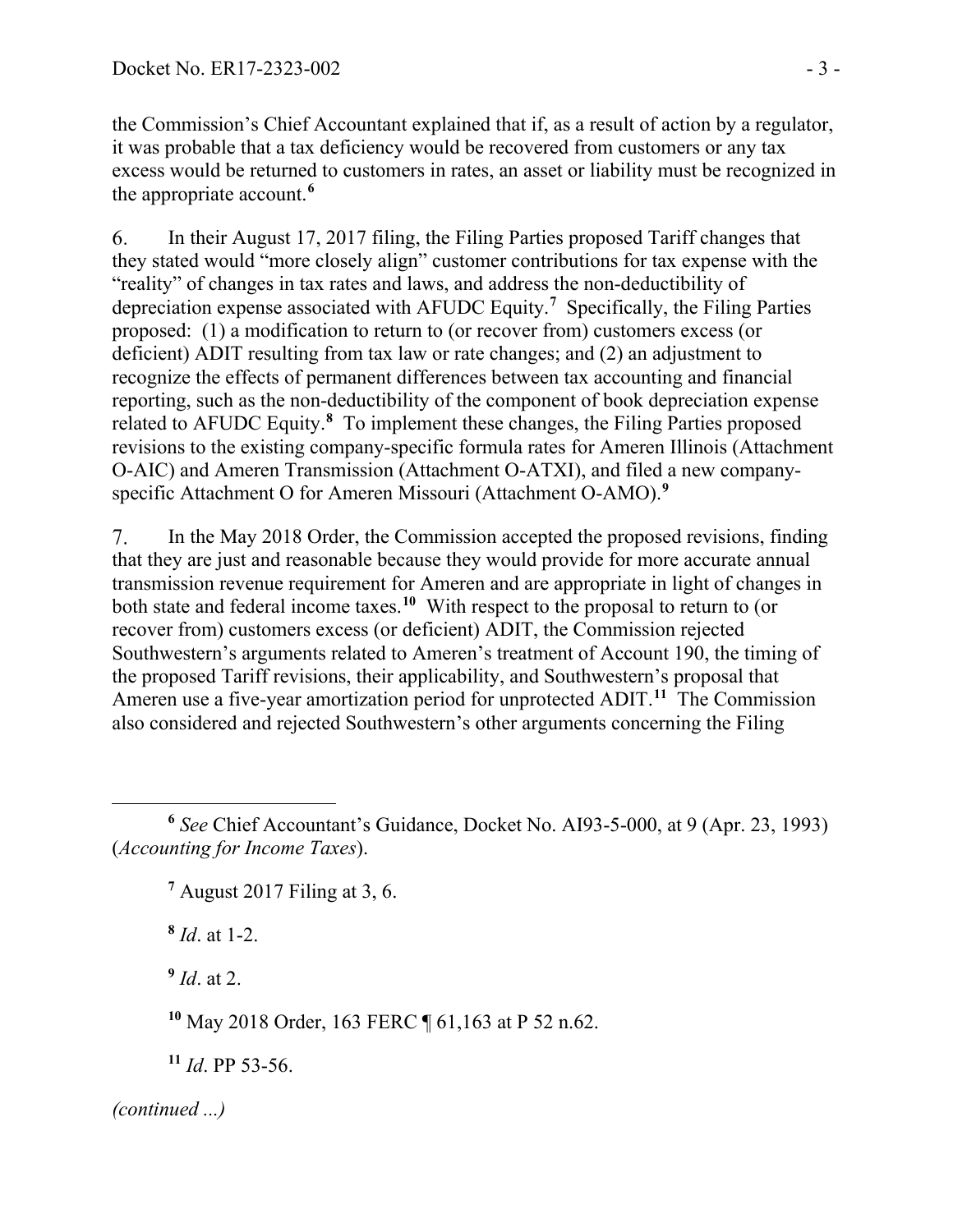Parties' proposal to recognize the effects of permanent differences between tax accounting and financial reporting. **[12](#page-3-0)**

# **II. Related Proceedings**

On March 15, 2018, the Commission initiated an inquiry seeking industry-wide 8. comment on the effects of the Tax Cuts and Jobs Act on Commission-jurisdictional rates.**[13](#page-3-1)** Specifically, the Commission sought comment on whether, and if so how, the Commission should address changes related to ADIT, including how quickly excess or deficient unprotected ADIT should be flowed back to or recovered from customers.**[14](#page-3-2)**

9. On November 15, 2018, following the Notice of Inquiry, the Commission issued a Notice of Proposed Rulemaking in which the Commission observed that "[t]he Tax Cuts and Jobs Act does not specify what method public utilities must use for excess or deficient unprotected ADIT."**[15](#page-3-3)** The Commission "agree[d] with commenters . . . that, because such a determination depends on the specific facts and circumstances for each public utility, a case-by-case approach to amortizing excess or deficient unprotected ADIT remains appropriate."**[16](#page-3-4)**

# **III. Rehearing Request**

In its rehearing request, Southwestern claims that the May 2018 Order preempts 10. the Notice of Inquiry or otherwise forecloses alternative outcomes in the Commission's

<span id="page-3-1"></span>**<sup>13</sup>** *Inquiry Regarding the Effect of the Tax Cuts and Jobs Act on Commission-Jurisdictional Rates*, 162 FERC ¶ 61,223 (2018) (Notice of Inquiry).

<span id="page-3-2"></span>**<sup>14</sup>** *Id*. P 19 ("commenters should address whether a regulatory asset or regulatory liability recorded by a public utility or interstate natural gas pipeline associated with nonplant based excess or deficient ADIT should be amortized over a shorter (e.g., five-year) period").

<span id="page-3-3"></span>**<sup>15</sup>** *Public Utility Transmission Rate Changes to Address Accumulated Deferred Income Taxes*, 165 FERC ¶ 61,117, at P 38 (2018) (Notice of Proposed Rulemaking).

**<sup>16</sup>** *Id*.

<span id="page-3-4"></span>*(continued ...)*

<span id="page-3-0"></span>

**<sup>12</sup>** *Id*. PP 57-63 (finding that Southwestern's arguments are without merit).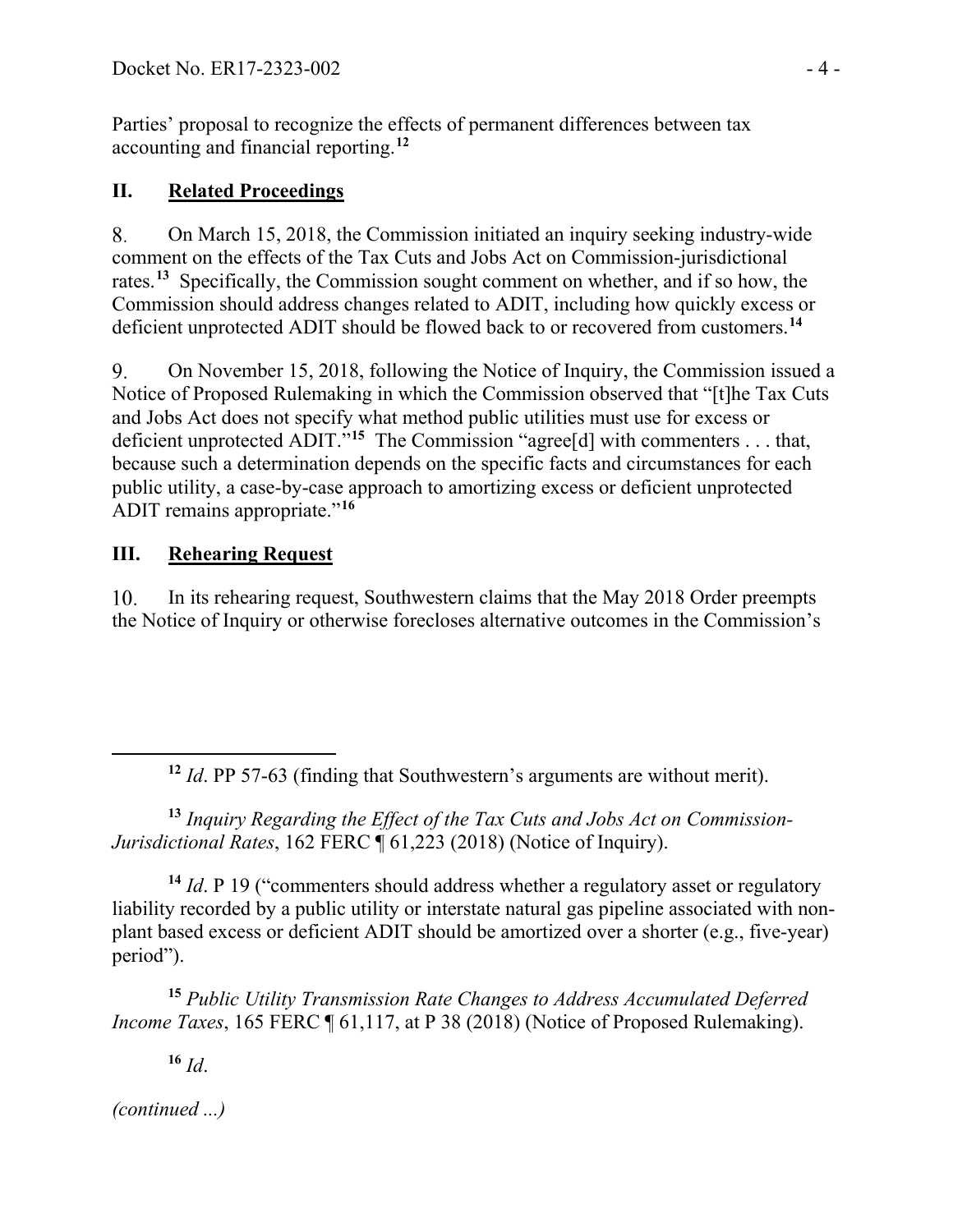other tax-related proceedings.**[17](#page-4-0)** Southwestern also argues that the May 2018 Order errs by: (1) accepting Ameren's treatment of Accounts 182.3 and 190;**[18](#page-4-1)** (2) providing too much discretion to Ameren in the application of its formula rate;<sup>[19](#page-4-2)</sup> (3) failing to render a judgment on the Tax Cuts and Jobs Act's repeal of certain tax carryover provisions;**[20](#page-4-3)** (4) accepting Ameren's treatment of AFUDC Equity, thereby negating Commission staff guidance related to FAS 109; **[21](#page-4-4)** and (5) rejecting Southwestern's alternative proposal for a shorter amortization period for unprotected ADIT. **[22](#page-4-5)** Additionally, without reference to any particular Commission finding, Southwestern asserts that the May 2018 Order contains incorrect and inconsistent statements, will result in transmission rates that are not just and reasonable, and will establish "incorrect" Tax Cuts and Jobs Act precedent, thereby having a "chilling effect" on future investigations of income tax-related issues. **[23](#page-4-6)**

In light of the Notice of Inquiry, Southwestern requests that the Commission not 11. issue a "final ruling on the merits" of the Filing Parties' proposal until the Commission acts on the Notice of Inquiry. **[24](#page-4-7)** Alternatively, Southwestern asks the Commission to clarify that the May 2018 Order will be subject to any future Commission action taken in response to the Tax Cuts and Jobs Act that affects Commission-jurisdictional rates. **[25](#page-4-8)**

- **<sup>18</sup>** *Id*. at 9-11, 13-14.
- <span id="page-4-2"></span>**<sup>19</sup>** *Id*. at 11-13.

 $\overline{a}$ 

- <span id="page-4-3"></span>**<sup>20</sup>** *Id*. at 10-11.
- <span id="page-4-4"></span>**<sup>21</sup>** *Id*. at 16-25.
- <span id="page-4-5"></span>**<sup>22</sup>** *Id*. at 14-16.
- <span id="page-4-6"></span>**<sup>23</sup>** *Id*. at 1-2.
- <span id="page-4-7"></span>**<sup>24</sup>** *Id*. at 2.
- <span id="page-4-8"></span>**<sup>25</sup>** *Id*.

<span id="page-4-1"></span><span id="page-4-0"></span>**<sup>17</sup>** Southwestern Rehearing Request at 5, 6 ("In issuing a ruling . . . in this proceeding, the Commission is telegraphing how it will decide these issues in other proceedings, and possibly foreclos[ing] alternative outcomes in those proceedings.").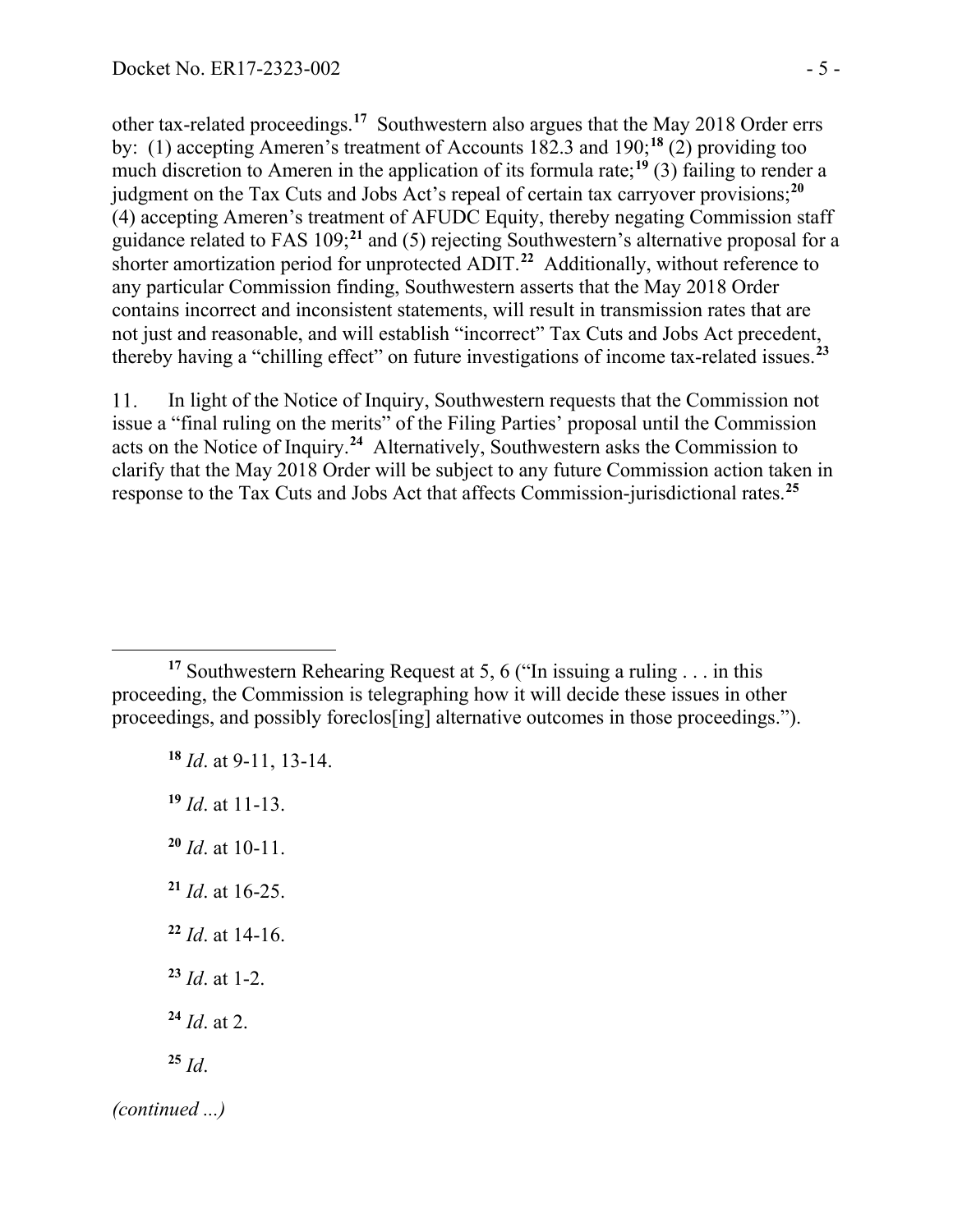### **IV. Discussion**

## **A. Procedural Matters**

12. On July 17, 2018, Ameren submitted a motion for leave to answer and answer to Southwestern's rehearing request. Rule 713(d)(1) of the Commission's Rules of Practice and Procedure prohibits answers to a rehearing request.**[26](#page-5-0)** Accordingly, we deny Ameren's motion for leave to answer and reject its answer.

# **B. Substantive Matters**

13. We deny rehearing. Southwestern's arguments on rehearing are primarily restatements of the arguments it previously made in this proceeding, which the Commission considered and rejected in the May 2018 Order. As discussed further below, Southwestern's reassertion of these arguments on rehearing does not persuade us to reverse the determinations in the May 2018 Order.

# **1. The Commission did not preempt any other proceedings.**

Southwestern argues that the May 2018 Order preempts future Commission action 14. in response to the Notice of Inquiry.**[27](#page-5-1)** Southwestern also alleges that by accepting the proposed Tariff revisions, the Commission is "telegraphing" future decisions in other cases.**[28](#page-5-2)** Southwestern claims that, in light of the "overlap in issues" between the Notice of Inquiry and August 2017 Filing,**[29](#page-5-3)** the May 2018 Order forecloses future action, even though Southwestern recognizes that the Commission stated in the May 2018 Order that "this order does not foreclose on any potential further action to address the effects of the Tax Cuts and Jobs Act."**[30](#page-5-4)** Further, Southwestern also expresses concern that it may not

**<sup>26</sup>** 18 C.F.R. § 385.713(d)(1) (2018).

**<sup>27</sup>** Southwestern Rehearing Request at 7.

**<sup>28</sup>** *Id*. at 6.

<span id="page-5-1"></span><span id="page-5-0"></span> $\overline{a}$ 

<span id="page-5-3"></span><span id="page-5-2"></span>**<sup>29</sup>** *Id*. at 7. Southwestern asserts that the following ADIT-related issues from the Notice of Inquiry are also relevant to the August 2017 Filing: effect on rate base, flowback or recovery of plant-based ADIT, flow-back or recovery of non-plant based ADIT, and supporting workpapers. *Id*.

<span id="page-5-4"></span>**<sup>30</sup>** May 2018 Order, 163 FERC ¶ 61,163 at n.65; *see* Southwestern Rehearing Request at 2, 7-8.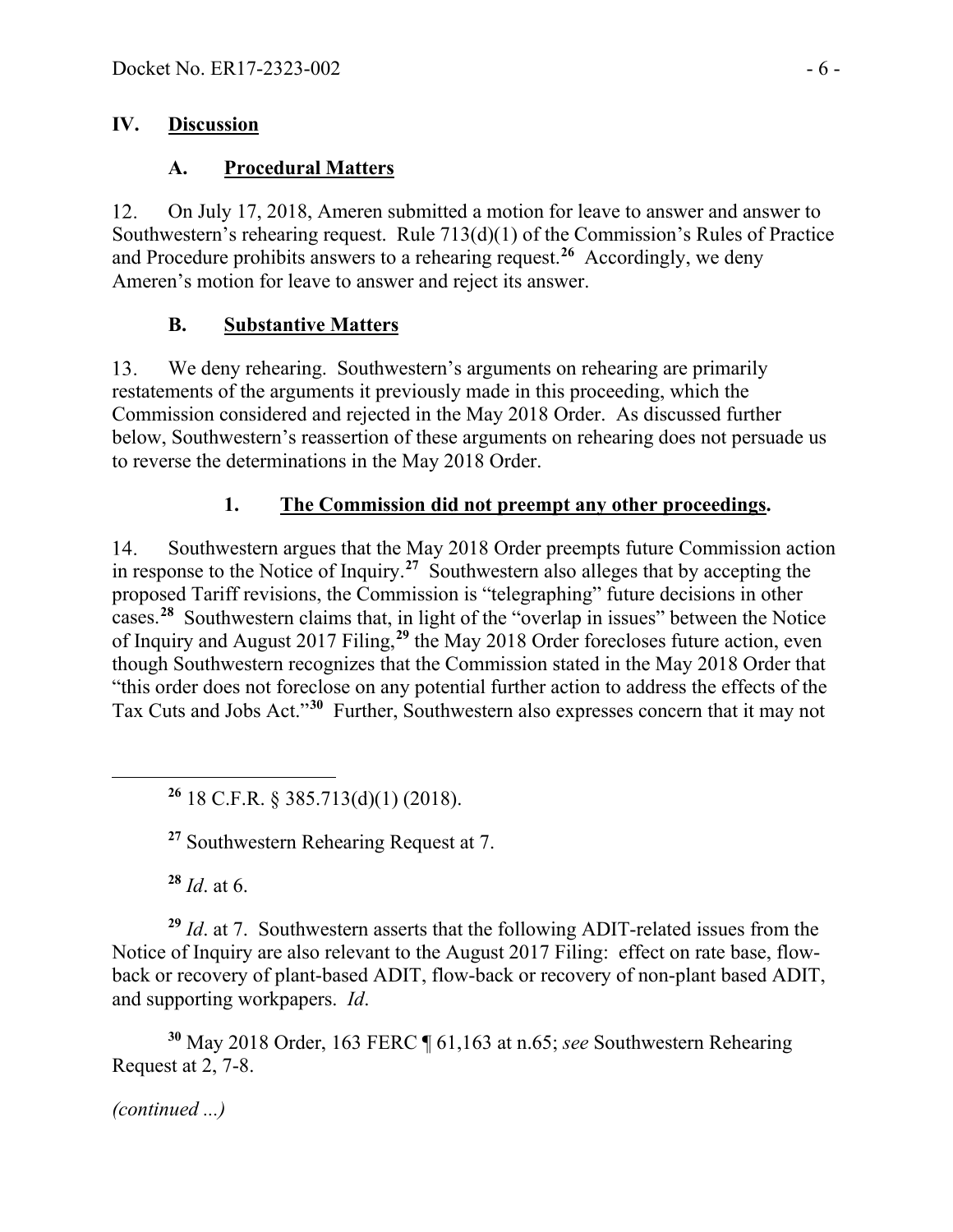benefit from any future action due to the Commission's "hasty and erroneous" decision here. **[31](#page-6-0)**

We find no merit in these arguments. The May 2018 Order did not preempt the 15. Notice of Inquiry, nor did it foreclose alternative outcomes in other tax-related proceedings by accepting the proposed Tariff revisions.**[32](#page-6-1)** While the Filing Parties' proposal raised issues linked to the Tax Cuts and Jobs Act that the Commission is also considering in other proceedings, this type of overlap is a common occurrence, as there are often issues that are relevant to multiple Commission proceedings. Despite any overlap, the Commission's consideration of tax-related issues elsewhere does not mean that the Commission must refrain from acting on the proposal in this proceeding. As stated in the May 2018 Order, the Filing Parties have satisfied their burden under Federal Power Act (FPA) section 205<sup>[33](#page-6-2)</sup> by demonstrating that the proposed Tariff revisions are just and reasonable because they will provide for more accurate annual transmission revenue requirements for each Ameren company in light of significant changes to both state and federal income taxes. **[34](#page-6-3)** In addition, the Commission noted that the changes are consistent with the Commission's precedent in *Columbia Gulf Transmission Company*, **[35](#page-6-4)** as they properly include a provision for permanent tax differences in the calculation of the tax provision.**[36](#page-6-5)** The existence of other generic proceedings in which the Commission is also examining income tax issues does not persuade us to change this finding.

16. As Southwestern acknowledges, the Commission stated in the May 2018 Order that its action in this case did not "foreclose" any future Commission action. **[37](#page-6-6)** The

**<sup>31</sup>** Southwestern Rehearing Request at 8.

<span id="page-6-1"></span>**<sup>32</sup>** *Id*. at 5 (stating that the May 2018 Order "pre-empts the Commission's findings in Docket No. RM18-12 which is the Commission's" Notice of Inquiry related to the Tax Cuts and Jobs Act); *see also id*. at 7-8.

**<sup>33</sup>** 16 U.S.C. § 825d (2012).

**<sup>34</sup>** May 2018 Order, 163 FERC ¶ 61,163 at P 52.

<span id="page-6-4"></span><span id="page-6-3"></span><span id="page-6-2"></span>**<sup>35</sup>** *Columbia Gulf Transmission Company*, Opinion No. 173, 23 FERC ¶ 61,396, at 61,850, 61,852 (*Columbia Gulf*), *reh'g denied*, 24 FERC ¶ 61,258 (1983), *aff'd sub nom. City of Charlottesville, Va. v. FERC*, 774 F.2d 1205 (D.C. Cir. 1985), *cert. denied*, 475 U.S. 1108 (1986).

**<sup>36</sup>** May 2018 Order, 163 FERC ¶ 61,163 at P 58.

**<sup>37</sup>** *Id*. n.65.

<span id="page-6-6"></span><span id="page-6-5"></span>*(continued ...)*

<span id="page-6-0"></span> $\overline{a}$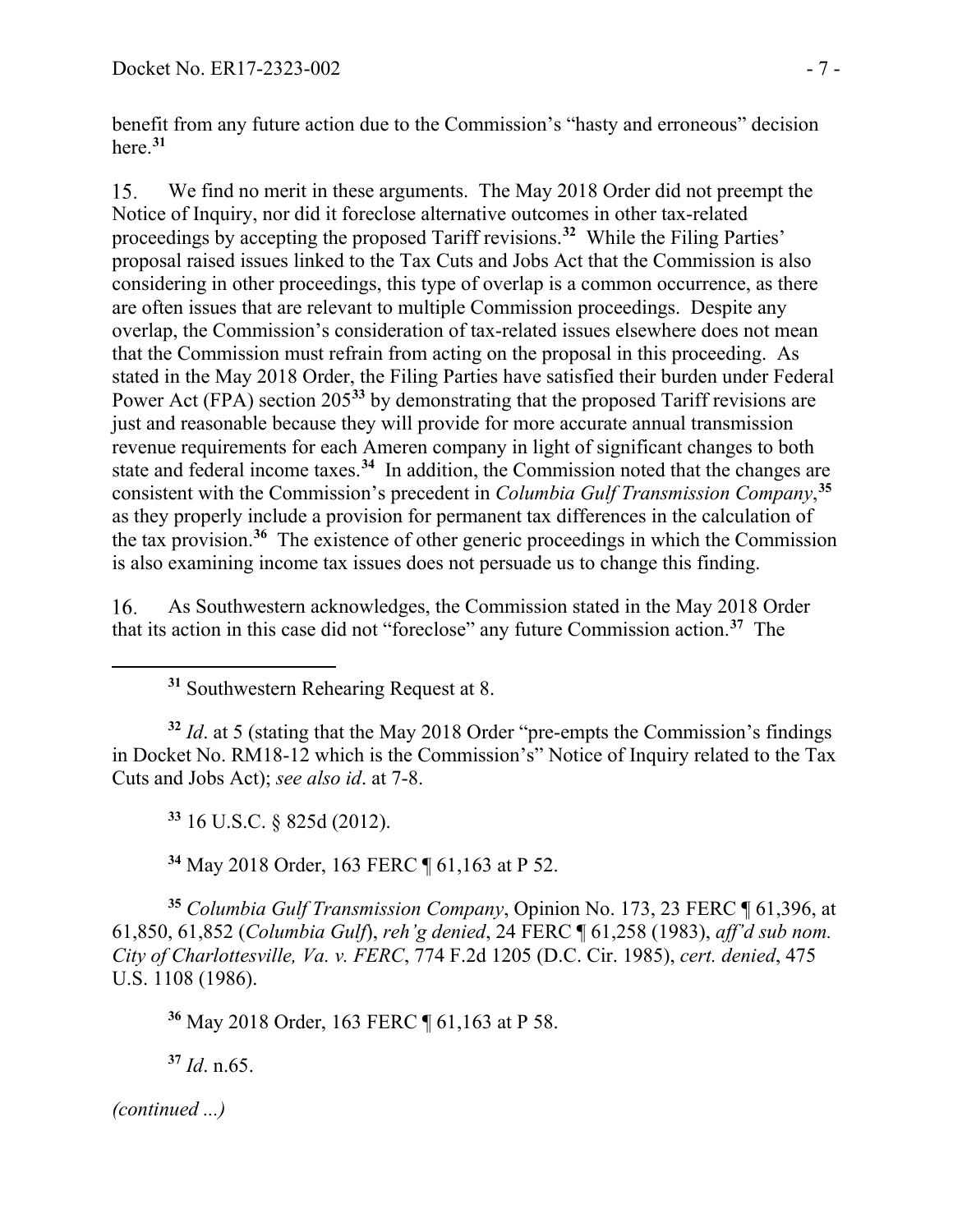Commission expressly reserved the right to consider relevant tax issues elsewhere. Southwestern had the opportunity to comment in the Notice of Inquiry and Notice of Proposed Rulemaking proceedings, and remains free to participate in other proceedings addressing tax-related issues. The Commission has broad discretion in determining how best to handle related, yet discrete issues, especially in terms of procedure.**[38](#page-7-0)** It was therefore appropriate for the Commission to accept the proposed Tariff provisions, and no other proceeding has been rendered moot as a result of the Commission's action. **[39](#page-7-1)**

Finally, the Commission's existing regulations and guidance regarding income 17. taxes**[40](#page-7-2)** were not suspended as a result of the Notice of Inquiry; they remained in full force and effect. As relevant here, the May 2018 Order was issued in conformance with regulations and precedent effective at that time.

#### **2. Southwestern's objections to the Filing Parties' proposed Tariff revisions are without merit.**

18. With respect to Filing Parties' proposed treatment of Accounts 182.3 and 190, Southwestern claims that it "demonstrated that Ameren's proposed revisions inappropriately reduce the Excess ADIT balance by amounts booked to Accounts 190 and 182.3."**[41](#page-7-3)** In the May 2018 Order, however, the Commission found that Ameren adequately addressed the impact of income tax rate changes on its ADIT Account 190 balance.<sup>[42](#page-7-4)</sup> In reaching this determination, the Commission relied on Exhibit A attached to Ameren's September 22, 2017 answer (an illustrative workpaper). This workpaper made clear that the proposed Tariff revisions are not limited to just Accounts 282 and

**<sup>39</sup>** Southwestern Rehearing Request at 15.

<span id="page-7-4"></span><span id="page-7-3"></span><span id="page-7-2"></span><span id="page-7-1"></span>**<sup>40</sup>** *See generally* Order No. 144, FERC Stats. & Regs. ¶ 30,254; *Accounting for Income Taxes*, Docket No. AI93-5-000.

**<sup>41</sup>** Southwestern Rehearing Request at 4.

**<sup>42</sup>** *See* May 2018 Order, 163 FERC ¶ 61,163 at P 53.

<span id="page-7-0"></span> $\overline{a}$ **<sup>38</sup>** *See Stowers Oil and Gas Co.*, 27 FERC ¶ 61,001, at 61,001 (1984) (stating that the Commission has discretion to manage its own proceedings). *See also PJM Interconnection, L.L.C.*, 132 FERC ¶ 61,207, at P 49 n.78 (2010) (citing *Mobil Oil Exploration & Producing Southeast Inc. v. United Distrib. Cos.*, 498 U.S. 211, 230 (1991) ("An agency enjoys broad discretion in determining how to handle related, yet discrete, issues in terms of procedures... [such as] where a different proceeding would generate more appropriate information and where the agency was addressing the question.")).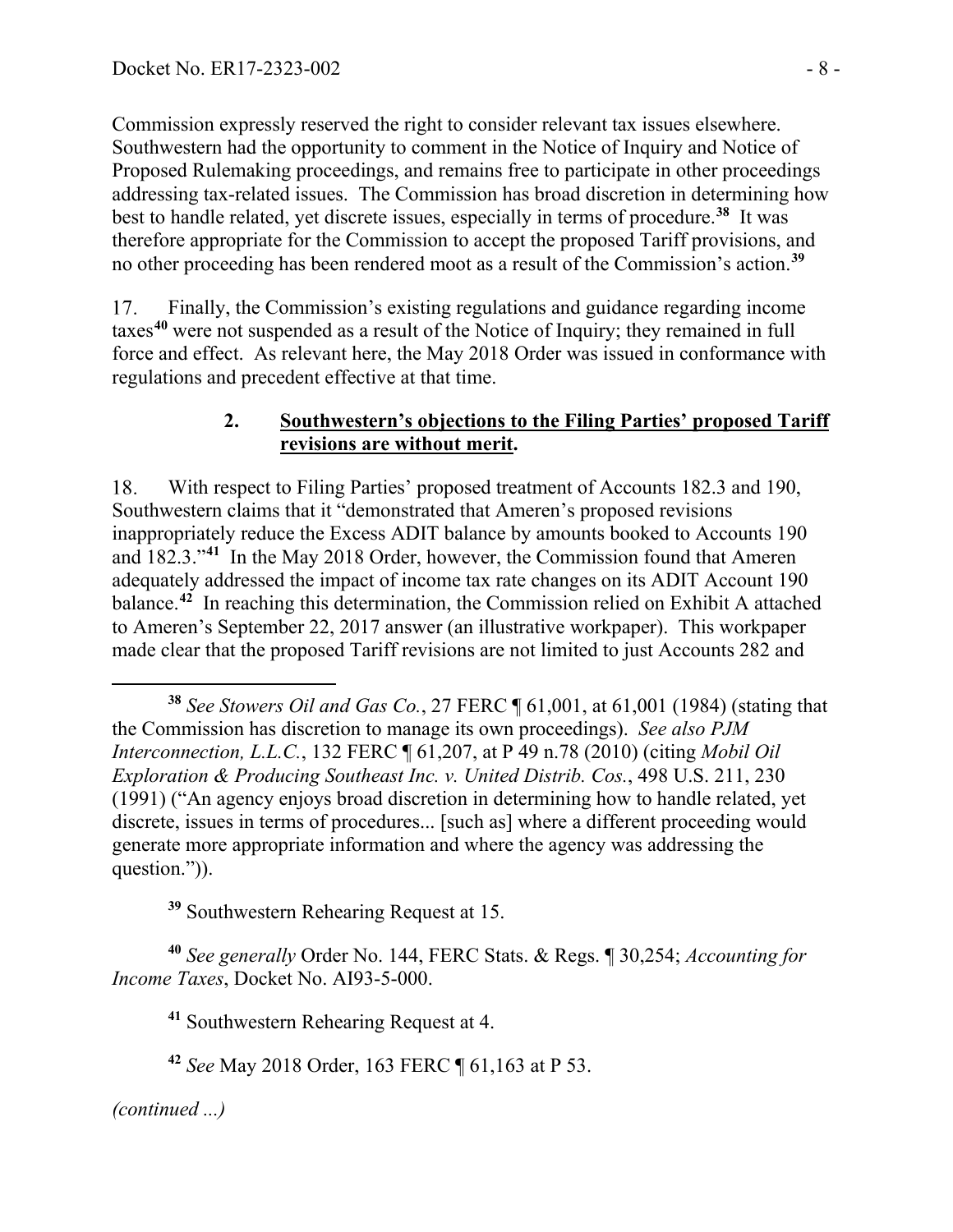283, which are rate base deductions. Rather, the proposed revisions will adjust for the impact of income tax rate changes on deferred income taxes in Accounts 182.3 and 190, just as they adjust for deferred income taxes in Accounts 282 and 283.**[43](#page-8-0)** In addition, to the extent Southwestern remains concerned that the workpaper "relates exclusively" to Ameren Missouri, and not Ameren Illinois, we note that Exhibit A was characterized by the Filing Parties as "illustrative" of how the proposed revisions would work, and did not provide any actual inputs or calculations, which, as discussed below, are more appropriately provided in the annual formula rate protocols process.**[44](#page-8-1)**

Next, Southwestern has not raised any concerns on rehearing that convince us to 19. change the determination in the May 2018 Order that the proposed Tariff revisions and workpaper are sufficiently detailed, and Ameren does not have unreasonable discretion in the application of the proposed mechanism to account for permanent book/tax differences.**[45](#page-8-2)** In the May 2018 Order, the Commission stated that Ameren would need to support any permanent differences included in the Attachment O formula rates during the protocols process, and that such differences are limited to activities included in utility operating income.**[46](#page-8-3)** The Commission also noted that, although the Filing Parties' August 2017 Filing provided sufficient detail for the Commission to approve the proposed changes, Ameren must provide in its annual formula rate informational filings sufficient support and explanation for all inputs.<sup>[47](#page-8-4)</sup> It is in those informational filings that Ameren must submit sufficient details to provide transparency for the calculation of the present or future excess or deficient ADIT. And interested entities may challenge inputs through the established annual formula rate protocols process. As noted in the May 2018 Order,

**<sup>44</sup>** *Id.* at 14; May 2018 Order, 163 FERC ¶ 61,163 at P 56.

<span id="page-8-2"></span><span id="page-8-1"></span>**<sup>45</sup>** Southwestern Rehearing Request at 11-13; *see also* May 2018 Order, 163 FERC ¶ 61,163 at P 57 ("We disagree with Southwestern's claim that Ameren has too much discretion in the application of the mechanism to account for permanent book/tax differences.").

**<sup>46</sup>** May 2018 Order, 163 FERC ¶ 61,163 at P 57.

<span id="page-8-4"></span><span id="page-8-3"></span>**<sup>47</sup>** *Id*. (citing *Midwest Indep. Transmission Sys. Operator, Inc.,* 143 FERC ¶ 61,149, at P 86 (2013) (May 2013 Order)).

*(continued ...)*

<span id="page-8-0"></span>**<sup>43</sup>** Southwestern Rehearing Request at 13-14 (citing Ameren September 22, 2017 Answer at Ex. A).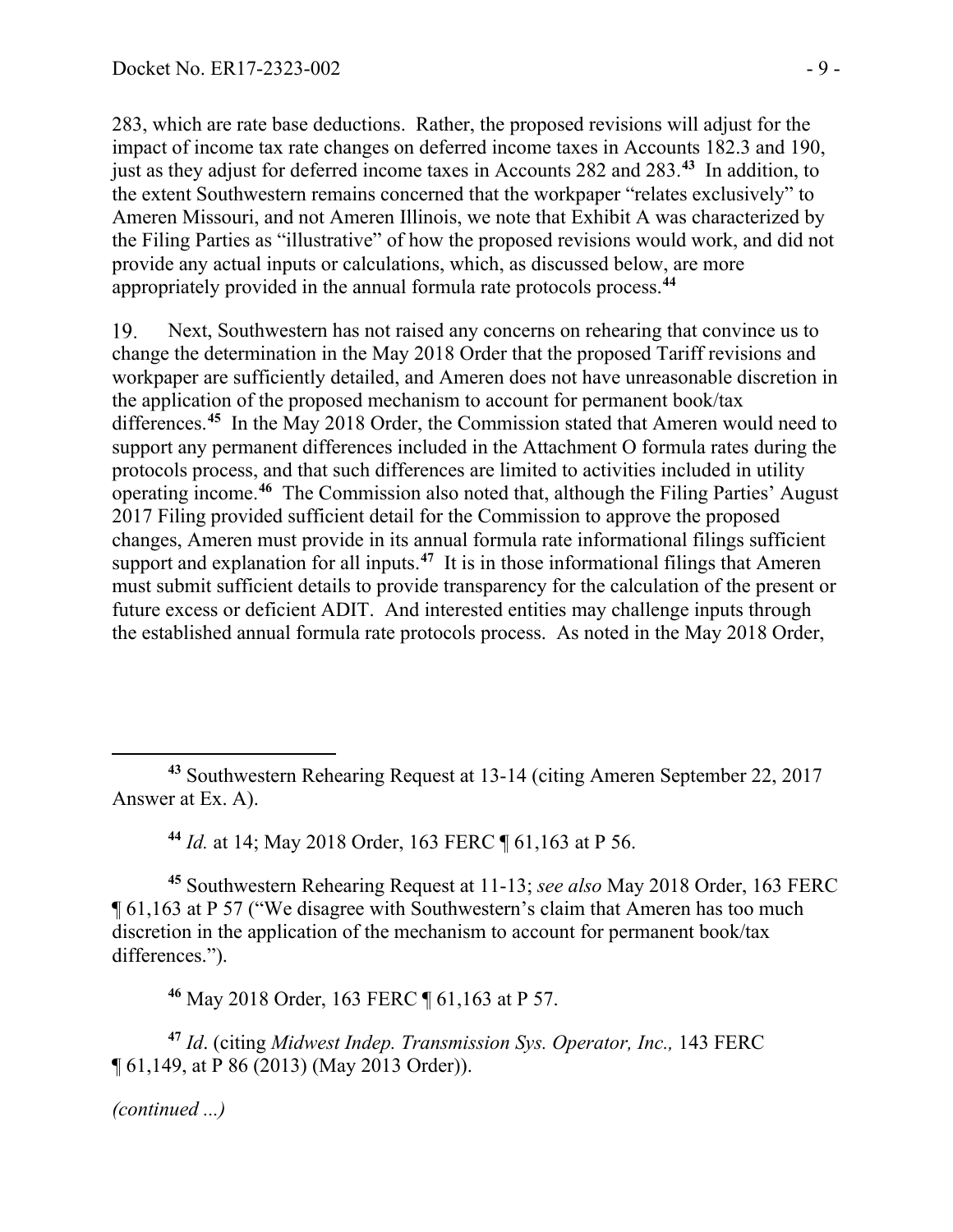this approach is consistent with Commission precedent and neither creates ambiguity nor enshrines uncertain provisions in the formula rate.**[48](#page-9-0)**

Further, the Commission did not err when it did not address the Tax Cuts and Jobs 20. Act's repeal of certain tax carryover provisions, as Southwestern contends.**[49](#page-9-1)** Rather, Southwestern's argument that these tax carryover provisions were repealed by the Tax Cuts and Jobs Act is not relevant here; Southwestern is attempting to propose additional changes to the formulas that are beyond the scope of the instant filing. We clarify, however, that if any amounts related to the carryover provisions at issue are disallowed by the IRS in the future, Ameren must remove any existing deferred tax account balances related to any disallowed amounts, and factor them into its overall computation of regulatory assets or liabilities for excess or deficient ADIT. As discussed above, such a change would be part of the supporting detail requirement in an annual informational filing.

21. We also reject Southwestern's argument that the May 2018 Order improperly allows Ameren to recover additional amounts related to AFUDC Equity or permanent income tax differences in its annual transmission revenue requirements, in violation of FAS 109.**[50](#page-9-2)** With respect to Southwestern's arguments that the Commission's normalization practice relates to temporary differences and not permanent differences, we do not disagree. As the Commission explained in the May 2018 Order, however, the Commission has held that the tax effect of the non-deductibility of AFUDC Equity should be treated as a temporary timing difference.**[51](#page-9-3)** In addition, the May 2018 Order cited to an IRS Private Letter Ruling that held that these amounts are subject to the normalization rules.**[52](#page-9-4)** In noting this, however, the Commission did not suggest that the Private Letter Ruling was an IRS rule, as Southwestern claims. **[53](#page-9-5)** Rather, the Commission cited to the IRS Private Letter Ruling as consistent with the Commission's

**<sup>49</sup>** Southwestern Rehearing Request at 10-11.

**<sup>50</sup>** *Id.* at 16.

<span id="page-9-3"></span><span id="page-9-2"></span><span id="page-9-1"></span>**<sup>51</sup>** May 2018 Order, 163 FERC ¶ 61,163 at P 59 (citing *Accounting for Income Taxes*, Docket No. AI93-5-000).

<span id="page-9-5"></span><span id="page-9-4"></span>**<sup>52</sup>** *Id.* (citing I.R.S. Priv. Ltr. Rul. IRS PLR 200811004 (Mar. 14, 2008) (discussing the calculation of the excess AFUDC tax effect in the context of normalization)).

**<sup>53</sup>** Southwestern Rehearing Request at 24.

<span id="page-9-0"></span>**<sup>48</sup>** Southwestern Rehearing Request at 13; May 2018 Order, 163 FERC ¶ 61,163 at P 57 & n.67 (citing May 2013 Order, 143 FERC ¶ 61,149 at P 86).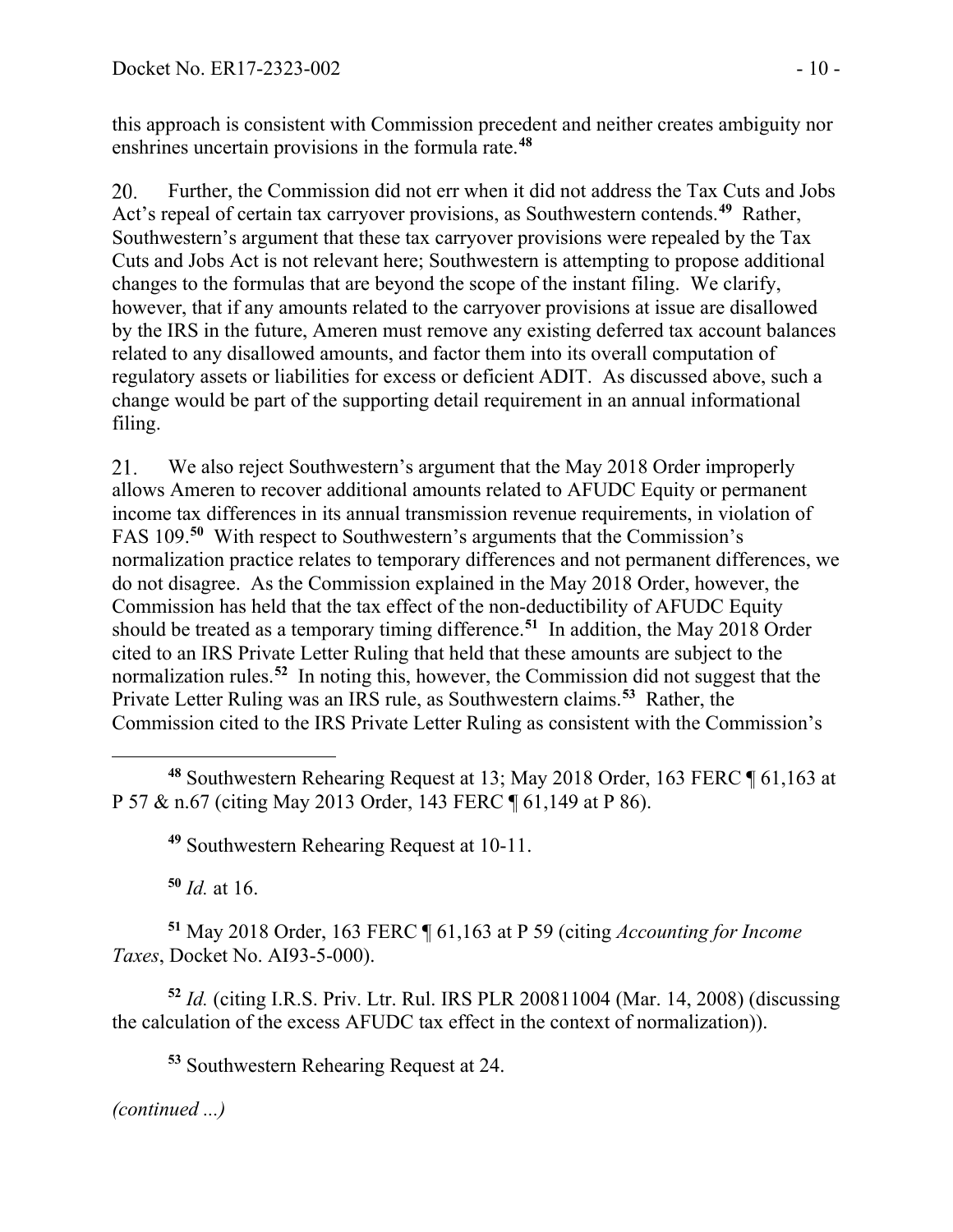determination that these amounts are subject to the normalization rules. The proposed Tariff revisions to recover these amounts are in compliance with normalization policy and do not conflict with the Commission's long-standing precedent. **[54](#page-10-0)** Accordingly, the May 2018 Order neither negated prior guidance related to FAS 109 nor demonstrated a "lack of appreciation for the intricacies" of tax normalization.**[55](#page-10-1)**

In addition, we reject Southwestern's argument that the proposed Tariff revisions 22. would result in double recovery of income taxes associated with AFUDC Equity.**[56](#page-10-2)** As the Commission stated in the May 2018 Order in response to this argument, the AFUDC Equity included in the deferred income tax liability is related to the depreciation timing difference and is a component of rate base, which reduces the return on rate base over a number of years.<sup>[57](#page-10-3)</sup> The AFUDC Equity component included in the tax calculation represents the recovery of the increase in taxable income due to the non-recognition of AFUDC Equity as a tax deduction, which increases current income taxes payable.**[58](#page-10-4)** This tax is a current cost of providing service not already reflected in Ameren's formula rates, and it is therefore recoverable. **[59](#page-10-5)** Southwestern's concerns regarding the Commission's observation that the matching principle supports this decision are mistaken and do not persuade us to change this determination.**[60](#page-10-6)** Because there is a tax effect related to the non-deductibility of AFUDC Equity, absent an income tax allowance, a jurisdictional entity will not have the cash flow necessary to pay the income taxes on its income and obtain its authorized regulatory return on equity.**[61](#page-10-7)**

**<sup>54</sup>** May 2018 Order, 163 FERC ¶ 61,163 at P 59.

**<sup>55</sup>** Southwestern Rehearing Request at 18.

**<sup>56</sup>** *Id*. at 23-25.

<span id="page-10-3"></span>**<sup>57</sup>** May 2018 Order, 163 FERC ¶ 61,163 at PP 60-61.

**<sup>58</sup>** *Id*. P 60.

**<sup>59</sup>** *Id*.

<span id="page-10-2"></span><span id="page-10-1"></span><span id="page-10-0"></span>

<span id="page-10-6"></span><span id="page-10-5"></span><span id="page-10-4"></span>**<sup>60</sup>** Southwestern Rehearing Request at 24 (citing May 2018 Order, 163 FERC ¶ 61,163 at P 60).

<span id="page-10-7"></span>**<sup>61</sup>** *See* May 2018 Order, 163 FERC ¶ 61,163 at P 60 (citing Order No. 144, FERC Stats. & Regs. ¶ 30,254 at 31,522 (finding that the primary rationale for tax normalization is matching the costs of plant (i.e., tax benefits from depreciation expense) to the periods that they are allocated to in rates); *Tennessee Gas Pipeline Co.*, 55 FERC ¶ 61,484, at 62,637 (1991) ("The Commission was also correct in adding equity AFUDC to the tax *(continued ...)*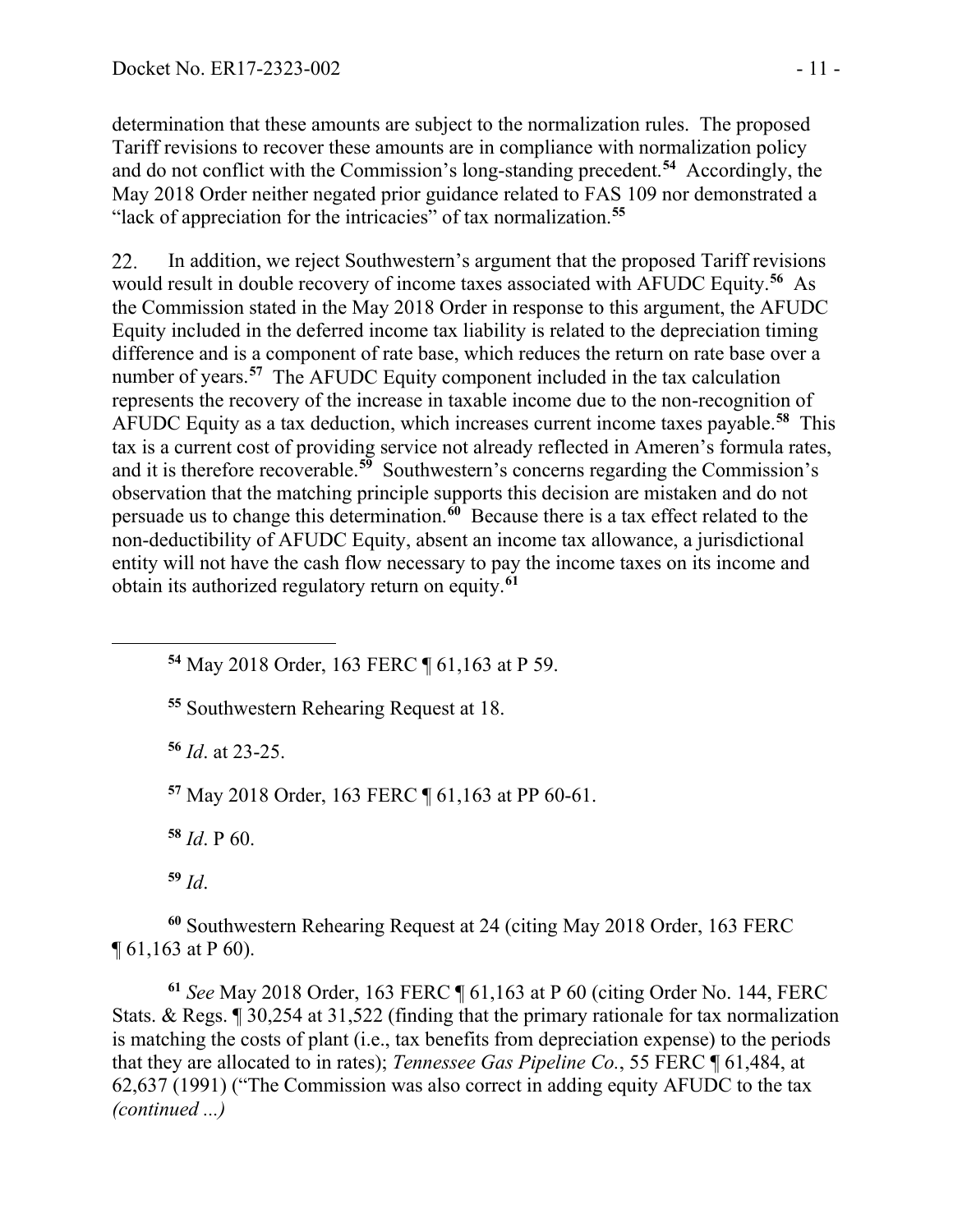We also note that FAS 109 specifically requires the recognition of the equity 23. component of AFUDC as a temporary timing difference,**[62](#page-11-0)** as the Chief Accountant concurred in *Accounting for Income Taxes*. **[63](#page-11-1)** As to other permanent differences, the Commission has determined that taxes are no different from other expenses included in the cost of service.**[64](#page-11-2)** As a result, the Commission applies the same principles to determine the tax allowance and the allowances for other expenses. In both cases we limit the allowance charged to ratepayers to an amount equal to the costs the company incurs in serving them.**[65](#page-11-3)**

24. Finally, the May 2018 Order did not err by failing to adopt Southwestern's proposed five-year amortization period for unprotected ADIT.**[66](#page-11-4)** Nor did the Commission fail to make an "important distinction between [p]rotected and [u]nprotected ADIT" or "exploit[] past and current customers" by accepting the Filing Parties' proposal. **[67](#page-11-5)** As

 $\overline{a}$ base for purposes of calculating federal and state taxes. The revenue collected by National through rates representing the equity portion of its AFUDC depreciation is taxable; the equity portion of its AFUDC depreciation expense is not deductible. By providing an equity component adjustment to the tax base, the Commission enables National to collect, on an after tax basis, all of its equity AFUDC.")).

<span id="page-11-0"></span>**<sup>62</sup>** Statement of Financial Accounting Standards No. 109, Accounting for Income Taxes, at 29(b)(2) (1992) (stating "specifically, this Statement requires recognition of a deferred tax liability for the equity component of the allowance for funds used during construction").

<span id="page-11-1"></span>**<sup>63</sup>** *See Accounting for Income Taxes*, Docket No. AI93-5-000 at 6 (Question 6, Equity AFUDC).

**<sup>64</sup>** *Columbia Gulf*, 23 FERC ¶ 61,396 at 61,850, 61,852.

<span id="page-11-3"></span><span id="page-11-2"></span>**<sup>65</sup>** *Id*. ("[t]he mechanics of calculating a stand-alone tax allowance are as follows: From the total return allowed on rate base are deducted interest expenses (computed by multiplying the rate base by the weighted cost of long-term debt used in determining the rate of return), permanent tax differences, and the effect of the surtax exemption to arrive at the tax base. The tax base is then multiplied by the [tax gross-up] factor...to produce the tax allowance, which includes recognition of the fact that the tax allowance itself is subject to tax when received by the utility and is not deductible. The amount so calculated is the tax allowance.").

<span id="page-11-4"></span>**<sup>66</sup>** Southwestern Rehearing Request at 14-16.

<span id="page-11-5"></span>**<sup>67</sup>** *Id*. at 15-16.